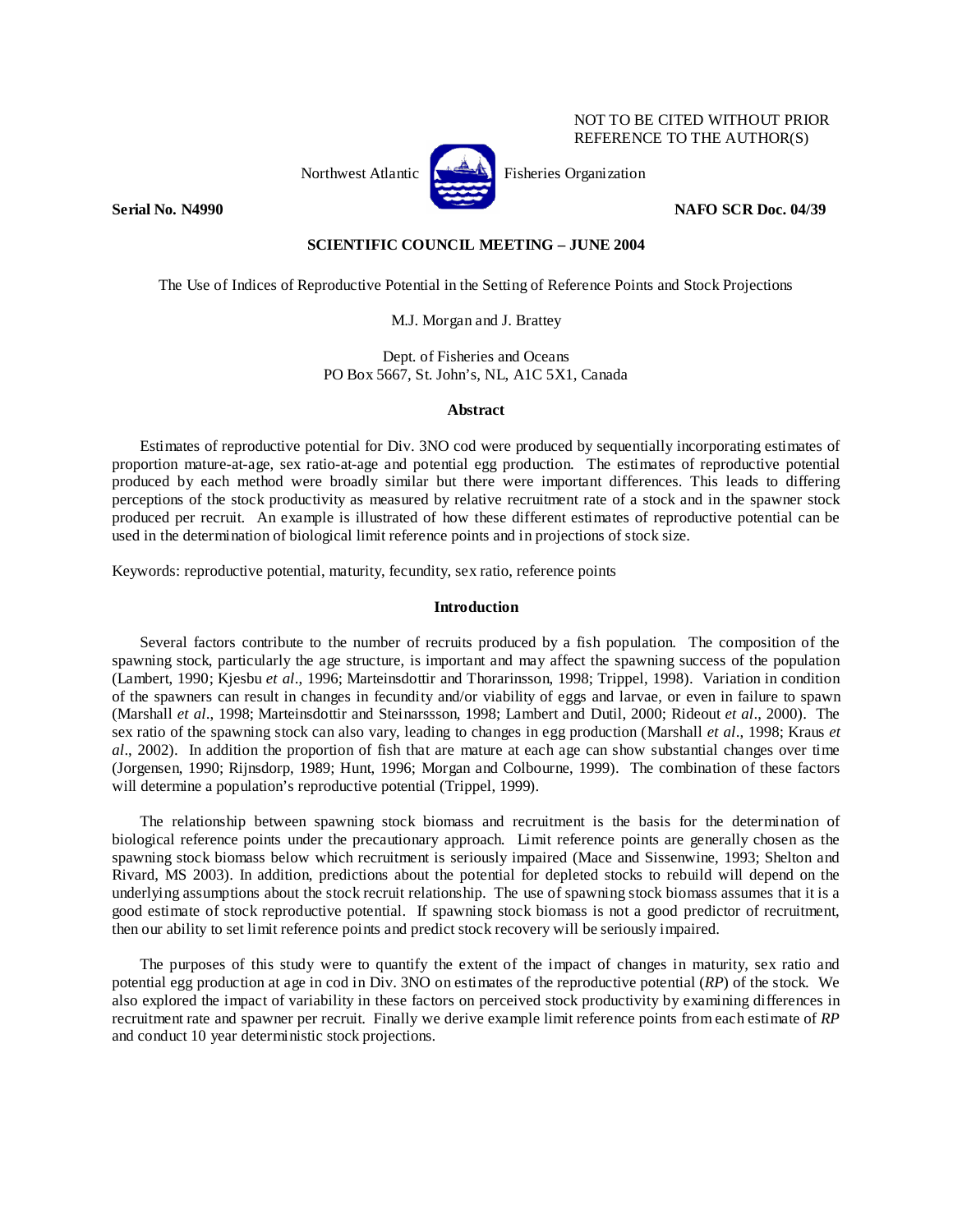# **Methods**

# *Maturity*

Female maturity data were collected during research vessel bottom trawl surveys from 1971-2002. Data from earlier years came from surveys that were conducted mainly as line transects and the coverage of a stock area would generally not be as complete as the stratified random surveys. Spring survey information was used (mainly May-June). Females were classed as immature or adult according to the classification of Templeman *et al.* (1978) following macroscopic examination of the gonad. Observed proportion mature at age was calculated according to the method of Morgan and Hoenig (1997) to account for the length stratified method of sampling.

 Maturities were modelled by cohort using a generalized linear model with a logit link function and binomial error (McCullagh and Nelder, 1983). Age was modelled as a continuous variable. Only cohorts with both a significant slope and a significant intercept were included in the overall model. The 1991 cohort was excluded. For the excluded cohort the average of the two adjacent cohorts was used. For the earliest and latest cohorts for which maturities could not be estimated, the average of the 3 closest cohorts was used.

### *Sex ratio*

 Observed sex ratio was calculated as the proportion female at age calculated from estimates of population numbers at age by sex from stratified analysis programs applied to stratified random research vessel data (Smith and Somerton, 1981). These proportions were examined for a significant cohort and age effects using generalized linear models with a logit link function and binomial error. Cohort and age were modelled as class variables. The fitted models were used to produce estimates of sex ratio at age for each cohort.

### *Fecundity*

 A time invariant fecundity-length relationship was used to estimate the number of eggs produced at each age. The relationships were taken from Pinhorn (1984). The relationship was:

Log fecundity = 
$$
3.97*log length - 1.45
$$

 To extend the time series to the period before the collection of length data began, all lengths-at-age in that period were set as equal to the mean lengths-at-age in the first year of the length-at-age data series. The fecundity-length equations were then applied to the mean lengths-at-age to produce a time series of fecundity-at-age.

#### *Indices of reproductive potential*

 To examine the possible impact of changes in maturity, sex ratio and fecundity (through changes in length and age composition of the spawners) several different indices of reproductive potential (RP) were calculated. The basis for all of the calculations was the number-at-age from sequential population analysis and the mean weight-at-age, both from the beginning of the year (Healey *et al*., MS 2003).

 The first estimate of *RP* (knife-edge maturity) assumed that there has been no change in the maturity schedule of the fish and that the spawning stock was simply the sum of the biomass above a certain age. Biomass was calculated by multiplying the weights-at-age described above by half of the estimate of the population number-at-age. This biomass was summed over the age that was used historically in the calculation of *RP* for this stock, age 6. This method of calculating *RP* also assumes that the sex ratio is 50:50 for all ages and all cohorts.

$$
\mathit{RP}\mathrm{=}0.5\overset{j}{\underset{a=i}{\sum}}N_{ay}W_{ay}
$$

where:  $N_{av}$  = population number at age *a* in year *y*  $W_{av}$  = weight at age *a* in year *y*  $a =$  age from 6 to 12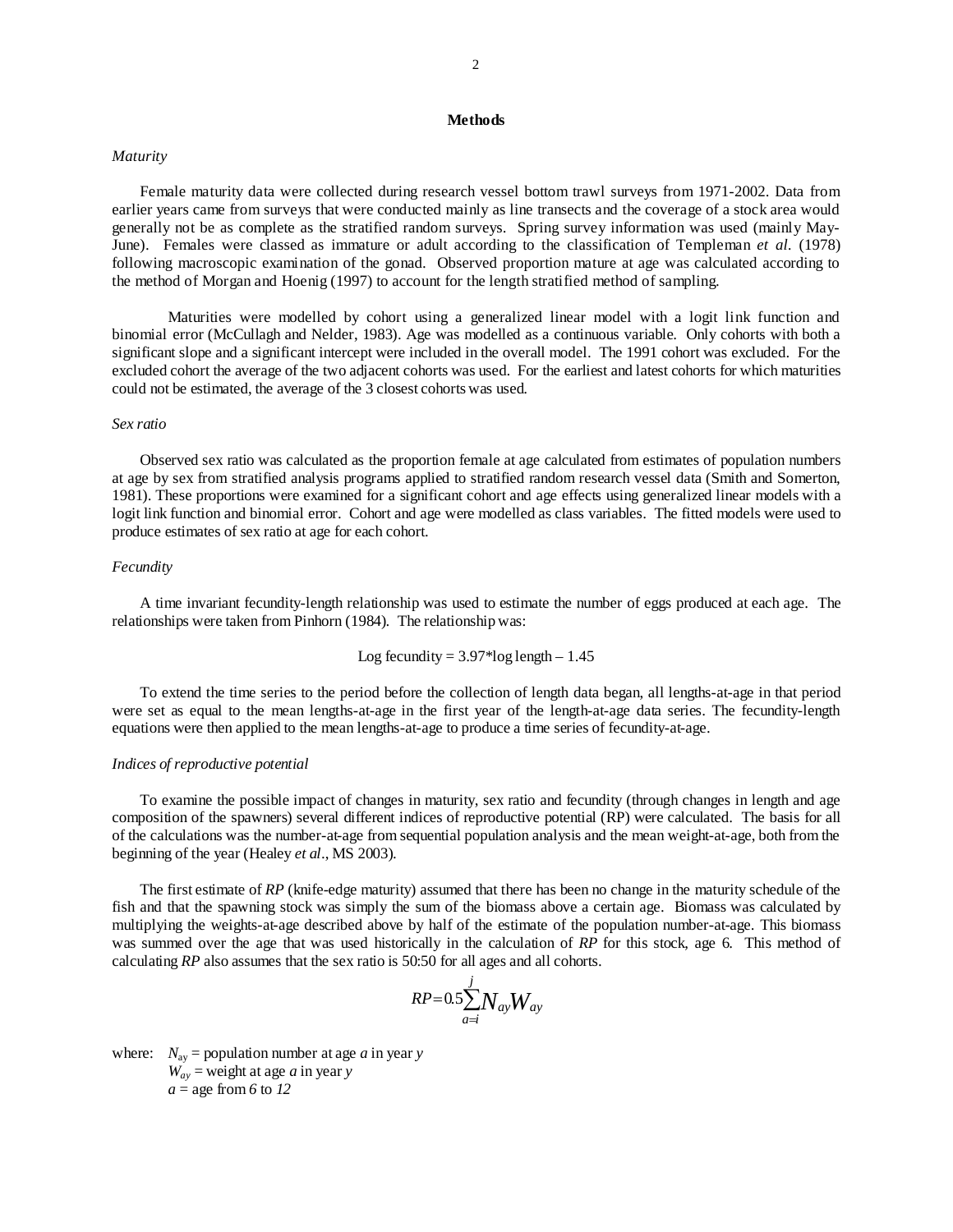The second estimate of *RP* (variable maturity) incorporates the estimated proportion mature-at-age for each cohort by multiplying one half of the population number-at-age by the weight-at-age and estimated proportion mature-at-age. This estimate will show the impact of any changes in maturation over time.

$$
RP = 0.5 \sum_{a=i}^{j} N_{ay} W_{ay} M_{ay}
$$

where:  $M_{av}$  = proportion mature at age *a* in year *y* a = age *2* to *12* and the other symbols are as defined above.

In the third (sex ratio), we applied the variable sex ratios that were estimated along with the estimates of proportion mature-at -age.

$$
RP = \sum_{a=i}^{j} N_{ay} W_{ay} M_{ay} R_{ay}
$$

where:  $R_{ay}$  = the proportion female at age *a* in year *y* and the other symbols are defined above.

 Last we incorporated estimates of fecundity (egg production). The fecundity-at-age series derived from the fecundity at length relationships and mean length-at-age as describe above was multiplied by the population number-atage times the proportion mature-at-age times the sex ratio-at-age.

$$
RP = \sum_{a=i}^{j} N_{ay} M_{ay} R_{ay} E_{ay}
$$

where:  $E_{ay}$  = the number of eggs produced at age *a* in year *y* and the other symbols are defined above

### *Stock productivity*

 Number of recruits was taken as number of 2 year olds from *SPA*. The recruitment rate (*RPS*: recruits/*RP*) was determined from each index of reproductive potential. The *RPS* from each index was standardized to the mean rate for the index to facilitate comparison. The biomass of spawners (or number of eggs) produced per recruit (*SPR*) was also calculated using each method of estimating the *RP* of the stock. This was done assuming a fishing mortality equal to zero  $(F = 0)$  and the fishing mortality estimated in the *SPA*  $(F)$ . Each series of *SPR* was standardized to its mean for comparison.

#### *Blim and projections*

As an example of setting *Blim* the index of reproductive potential predicted to result in 50% of the maximum recruitment was chosen. For each reproductive potential recruit scatter a smoother was fit to determine the level of maximum recruitment. Smoothers were either probability density functions or Lowess.

Once *Blim* was established, 10 year deterministic projections were carried out for each stock using each index of *RP*. The projections used the following process and assumptions:

population numbers were projected assuming  $F = 0$  and  $M = 0.2$ recruitment = average *RPS* from last 3 years before projection period × index of *RP* in year cohort born weights - average last 3 years before projection period maturities - cohort model or average last 3 years before projection period if no estimates of maturity for a cohort

sex ratio -average last 3 years before projection period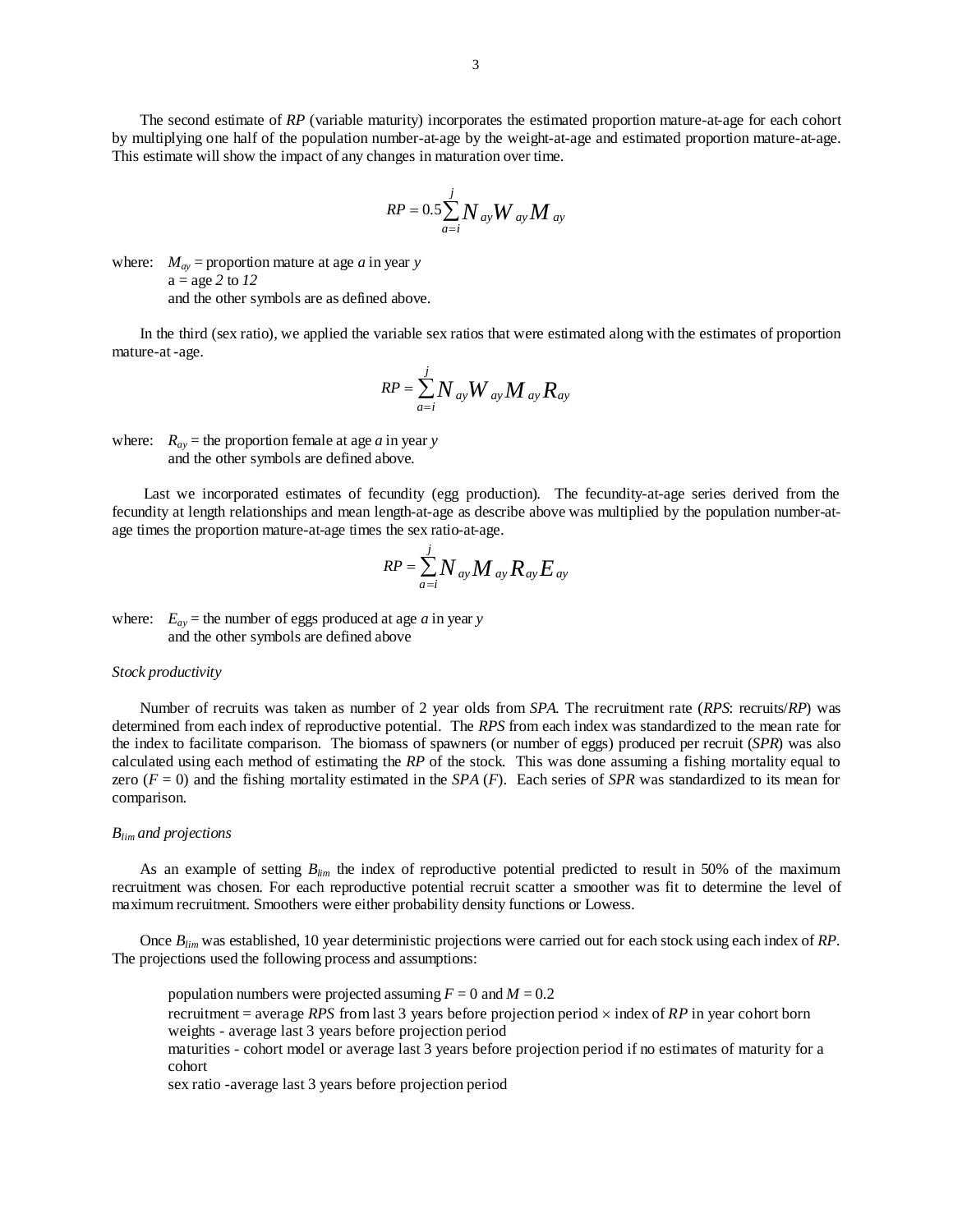### **Results and Discussion**

#### *Indices of reproductive potential*

 The overall trends in *RP* are similar regardless of the method of estimation (Fig. 1). However, there are some important differences. *RP* showed a decrease through the 1980s when calculated using variable maturity-at-age and sex ratio, while estimates using knife-edge maturity and potential egg production both increased over that period.

The absolute level of difference between the indices can be compared for knife-edge maturity, variable maturity and sex ratio. The maximum difference between knife-edge maturity and the other two indices was 27 000 tons. The maximum difference between the index using variable maturity and the one incorporating sex ratio was small at 4 000 tons.

Differences between indices of *RP* are a result of variation in maturity, sex ratio and fecundity (through length-atage) but also a result of changes in age composition of the spawning stock. The different trends in *RP* lead to variation in the stock recruit relationships derived from these indices. Therefore, limit reference points derived from these relationships, as well as current stock status relative to these reference points, will vary. This highlights the importance of deriving estimates of *RP* that can be used to accurately predict recruitment.

## *Stock productivity*

 Trends in the standardized recruitment rate for each index also show the same overall patterns (Fig. 2). There is little difference in the *RPS* for the four indices across the time period for Div. 3NO cod, except for a divergence in indices in the late-1960s.

An assumption of  $F = 0$  gives insight into the potential productivity of a stock under no exploitation. The different indices of *SPR* at  $F = 0$  were very similar over most of the time period for Div. 3NO cod. However, standardized knifeedge *SPR* began as the highest of the indices but in the mid-1980s became the lowest. *SPR* from egg production is below its overall average at the beginning of the time series and well above it at the end of the period, while knife-edge *SPR* is below average at the beginning of the time series and only average at the end of the time period. The largest divergence in standardized *SPR* was in the recent period beginning in the mid-1990s (Fig 3).

 When *SPR* is calculated incorporating the actual *F* estimated in the *SPA*, the standardized SPR is similar using all methods, except when *F* is low (Fig. 4). The greatest difference in Div. 3NO was in the 1995-1999 period when the standardized *SPR* for variable maturity, sex ratio and egg production were all above 3 while that for knife-edge maturity was 2.5.

### *Blim and projections*

 An example of the stock recruit scatters and setting of *Blim* using the various measures of *RP* is given in Fig. 5. Although any index of *RP* can be used in the setting of reference points the current status of a stock relative to the reference point will vary depending on which index of *RP* is used. In this case, the current index of *RP* using knifeedge maturities is about one-half the percentage of *Blim* that the other indices of *RP* are currently estimated to be. The ranking of stock status derived from the various indices will depend on the current characteristics of the spawning stock, relative to that observed during the period used to construct *Blim*.

 The results of short term determinist projections again show that different measures of *RP* will result in different perceptions of stock status relative to *Blim* (Fig. 6). In this example, the largest projected increase in stock size is for the index of *RP* incorporating fecundity and the stock is projected to be the highest relative to  $B_{lim}$  using this index as well. The variation in the level of the stock relative to *Blim* at the end of the projection period is despite the fact that all the indices other than knife-edge, started the projection period at the same percentage of their respective *Blim*. This is the result both of the evolution of age structure during the projection period and the perceived productivity, both *RPS* and *SPR*.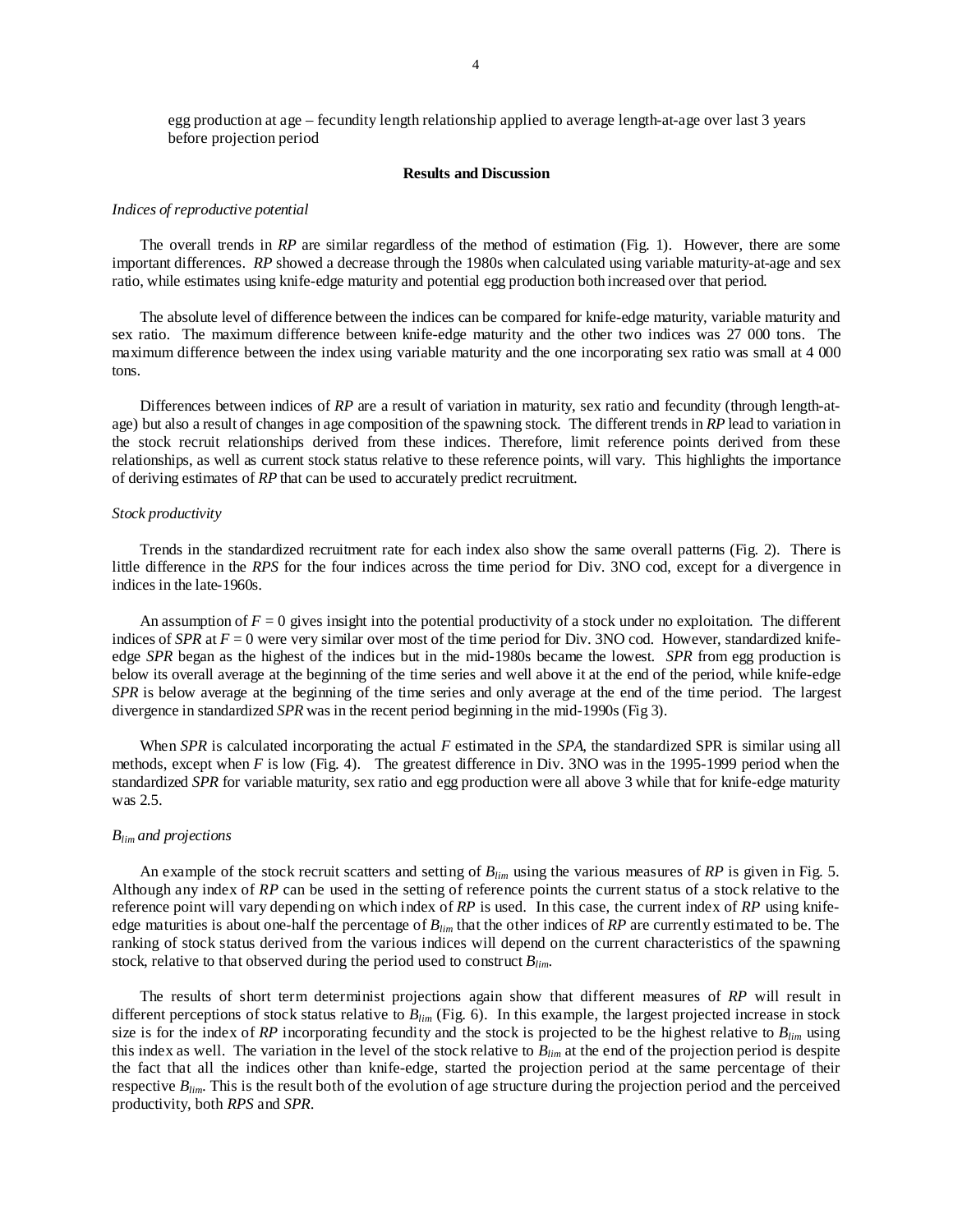# **Conclusions**

Changes in spawner characteristics will produce different trends in indices of *RP*.

Different indices of *RP* will give different perceptions of stock productivity.

Any index of *RP* can be used to set reference points.

Different indices of *RP* will give different perceptions of current stock status relative to *Blim*.

Any index of *RP* can be used in stock projections.

The evolution of age structure and differences in perceived stock productivity (*RPS* and *SPR*) will result in different perceptions of stock status relative to *Blim* in stock projections.

### **References**

- HEALEY, B. P., E. F. MURPHY, D. E. STANSBURY, and J. BRATTEY. MS 2003. An assessment of the cod stock in NAFO Divisions 3NO. *NAFO SCR Doc*., No. 59, Serial No. N4878, 60 p.
- HUNT, J. J. 1996. Rates of sexual maturation of Atlantic cod in NAFO Division 5Ze and commercial fishery implications. *J. Northw. Atl. Fish. Sci*., **18**: 61-75.
- JORGENSEN, T. 1990. Long-term changes in age at sexual maturity of northeast Arctic cod (*Gadus morhua* L.). *J. Cons. int. Explor. Mer*, **46**: 235-248.
- KJESBU, O. S., P. SOLEMDAL, P. BRATLAND, and M. FONN. 1996. Variation in annual egg production in individual captive Atlantic cod (*Gadus morhua*). *Can. J. Fish. Aquat. Sci*., **53**: 610-620.
- KRAUS, G., J. TOMKIEWICZ, and F. W. KOSTER. 2002. Egg production of Baltic cod (*Gadus morhua*) in relation to variable sex ratio, maturity, and fecundity. *Can. J. Fish. Aquat. Sci*., **59**: 1908-1920.
- LAMBERT, T. C. 1990. The effect of population structure on recruitment in herring. *J. Cons. int. Explor. Mer*., **47**: 249-255.
- LAMBERT, Y., and J-D. DUTIL. 2000. Energetic consequences of reproduction in Atlantic cod (*Gadus morhua*) in relation to spawning level of somatic energy reserves*. Can. J. Fish. Aquat. Sci*., **57**: 815-825.
- MACE, P. M., and M. P. SISSENWINE. 1993. How much spawning per recruit is enough? *In*: Risk Evaluation and Biological Reference Points for Fisheries Management. S. J. Smith, J. J. Hunt and D. Rivard (eds.). *Can. Spec. Pub. Fish. Aquat. Sci*., **120**: 101-118.
- MARSHALL, C. T., O. S. KJESBU, N. A. YARAGINA, P. SOLEMDAL, and O. ULLTANG. 1998. Is spawner biomass a sensitive measure of the reproductive and recruitment potential of northeast Arctic cod? *Can. J. Fish. Aquat. Sci*., **55**: 1766-1783.
- MARTEINSDOTTIR, G., and K. THORARINSSOn. 1998. Improving the stock-recruitment relationship in Icelandic cod (*Gadus morhua*) by including age diversity of spawners. *Can. J. Fish. Aquat. Sci*., **55**: 1372-1377.
- MARTEINSDOTTIR, G., and A. STEINARSSON. 1998. Maternal influence on the size and viability of Iceland cod *Gadus morhua* eggs and larvae. *J. Fish Biol*., **52**: 1241-1258.
- MCCULLAGH, P., and J. A. NELDER. 1983. Generalized linear models. Chapman and Hall, London.
- MORGAN, M.J., and E.B. COLBOURNE. 1999. Variation in maturity-at-age and size in three populations of American plaice. *ICES J. Mar. Sci*., **56**: 673-688.
- MORGAN, M. J., and J. M. HOENIG. 1997. Estimating maturity-at-age from length stratified sampling. *J. Northw. Atl. Fish. Sci*., **21**: 51-63.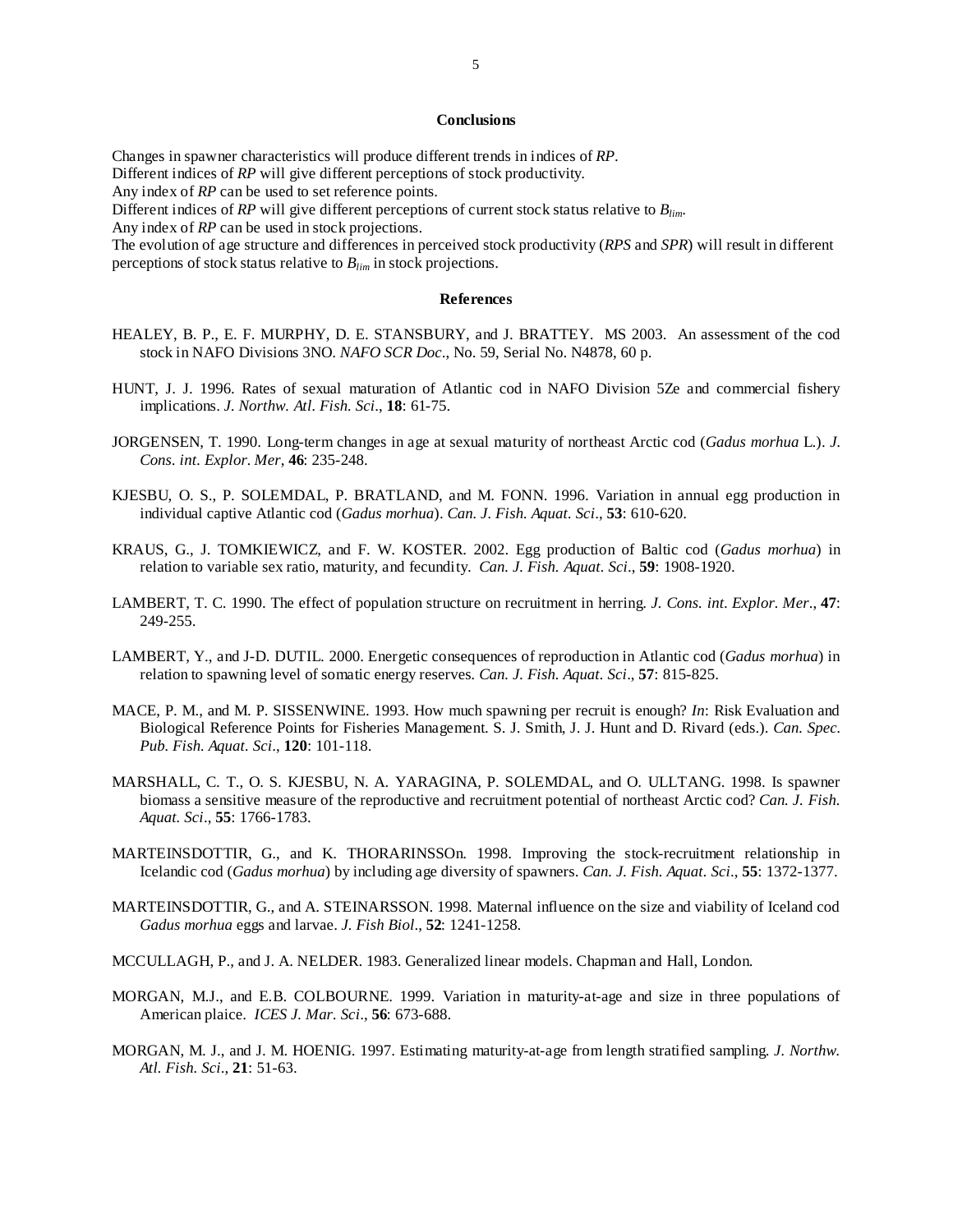- PINHORN, A. T. 1984. Temporal and spatial variation in fecundity of Atlantic cod (*Gadus morhua*) in Newfoundland waters. *J. Northw. Atl. Fish. Sci*., **5**: 161-170.
- RIJNSDORP, A. D. 1989. Maturation of male and female North Sea plaice (*Pleuronectes platessa* L.). *J. Conseil int. Explor. Mer*, **46**: 35-51.
- RIDEOUT, R. M., M. P. M. Burton, and G. A. ROSE. 2000. Observations on mass atresia and skipped spawning in northern Atlantic cod, from Smith Sound, Newfoundland. *J. Fish Biol*., **57**: 1429-1440.
- SHELTON, P. A., and D. RIVARD. MS 2003. Developing a precautionary approach to fisheries management in Canada – the decade following the cod collapses. *NAFO SCR Doc*., No. 1, Serial No.N4808, 16 p.
- SMITH, S. J., and G. D. SOMERTON. 1981. STRAP: A user oriented computer analysis system for groundfish research trawl survey data. *Can. Tech. Rep. Fish. Aquat. Sci*., **1030**, iv + 66p.
- TEMPLEMAN, W., V. M. HODDER, and R. WELLS. 1978. Sexual maturity and spawning in haddock, *Melanogrammus aeglefinus*, of the southern Grand Bank. *ICNAF Res. Bull*., **13**: 53-65.
- TRIPPEL, E. A., 1998. Egg size and viability and seasonal offspring production of young Atlantic cod. *Trans. Amer. Fish. Soc*., **12**: 339-359.
- TRIPPEL, E. A., 1999. Estimation of stock reproductive potential: history and challenges for Canadian Atlantic gadoid stock assessments. *J. Northw. Atl. Fish. Sci*., **25**: 61-81.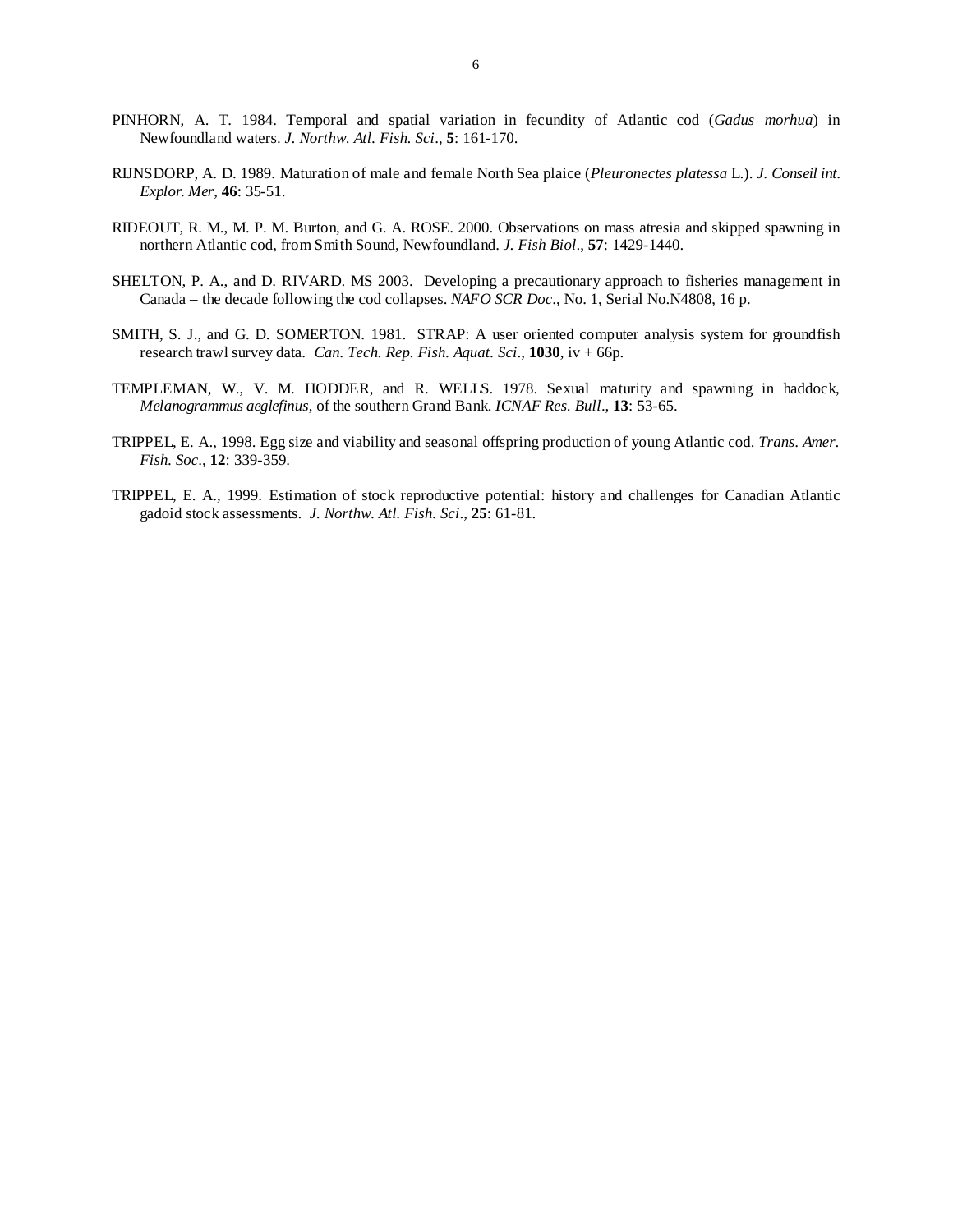

Fig. 1. Estimates of reproductive potential as biomass or egg production for 3NO cod. Estimates are produced using the biomass of all fish greater than a specific age (knife edge), using estimates of proportion mature at age (maturities), using maturities and estimated sex ratio (sex ratio) and by calculating egg production using variable maturity, sex ratio and estimated fecundity at age.



Fig. 2. Standardized recruitment rate (recruits/spawner: RPS) from each estimate of reproductive potential for 3NO cod.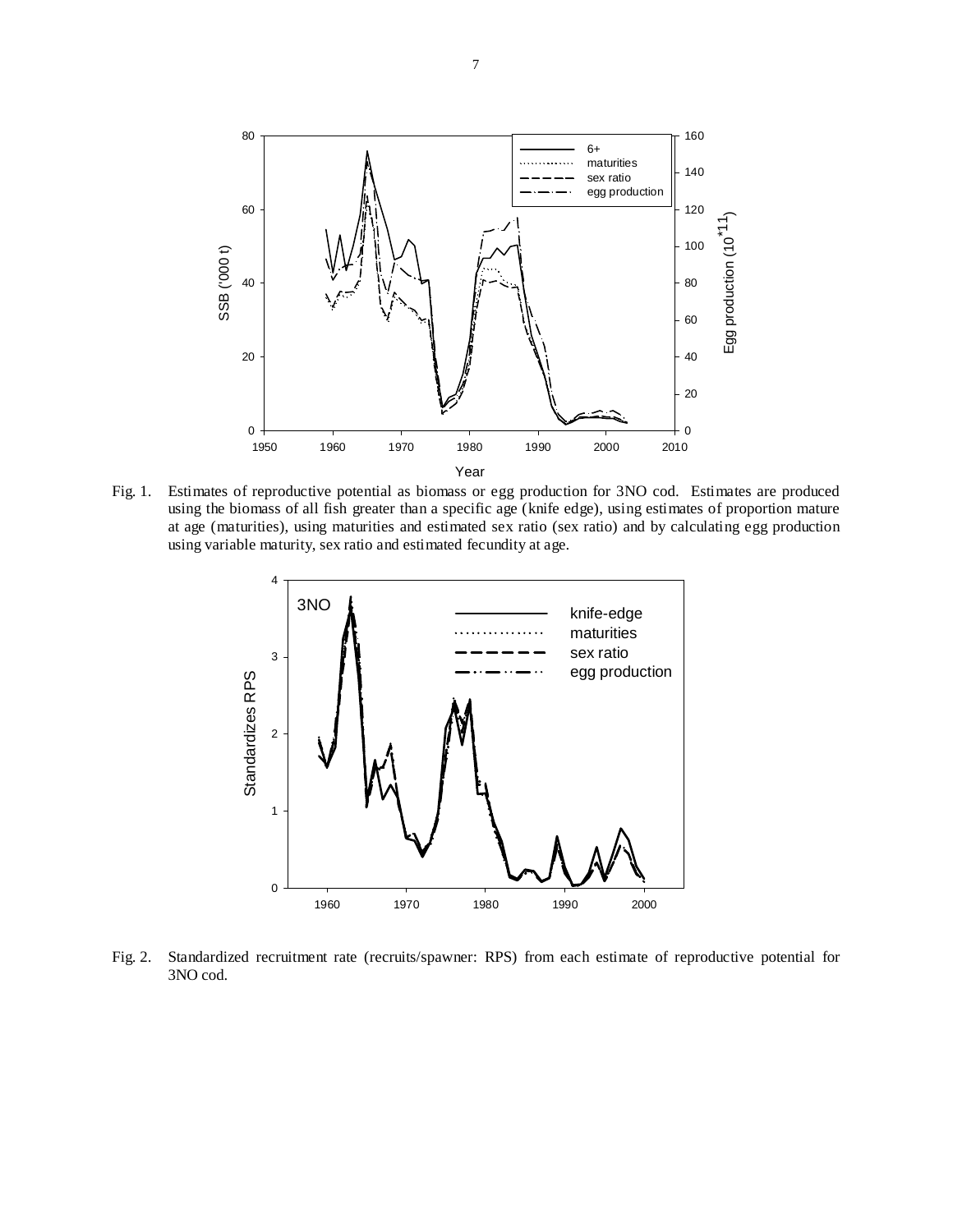

Fig. 3. Standardized spawner per recruit (SPR) at F=0 from each method of calculating reproductive potential for 3NO cod.



Fig. 4. Standardized spawner per recruit (SPR) at actual F from each method of calculating reproductive potential for 3NO cod.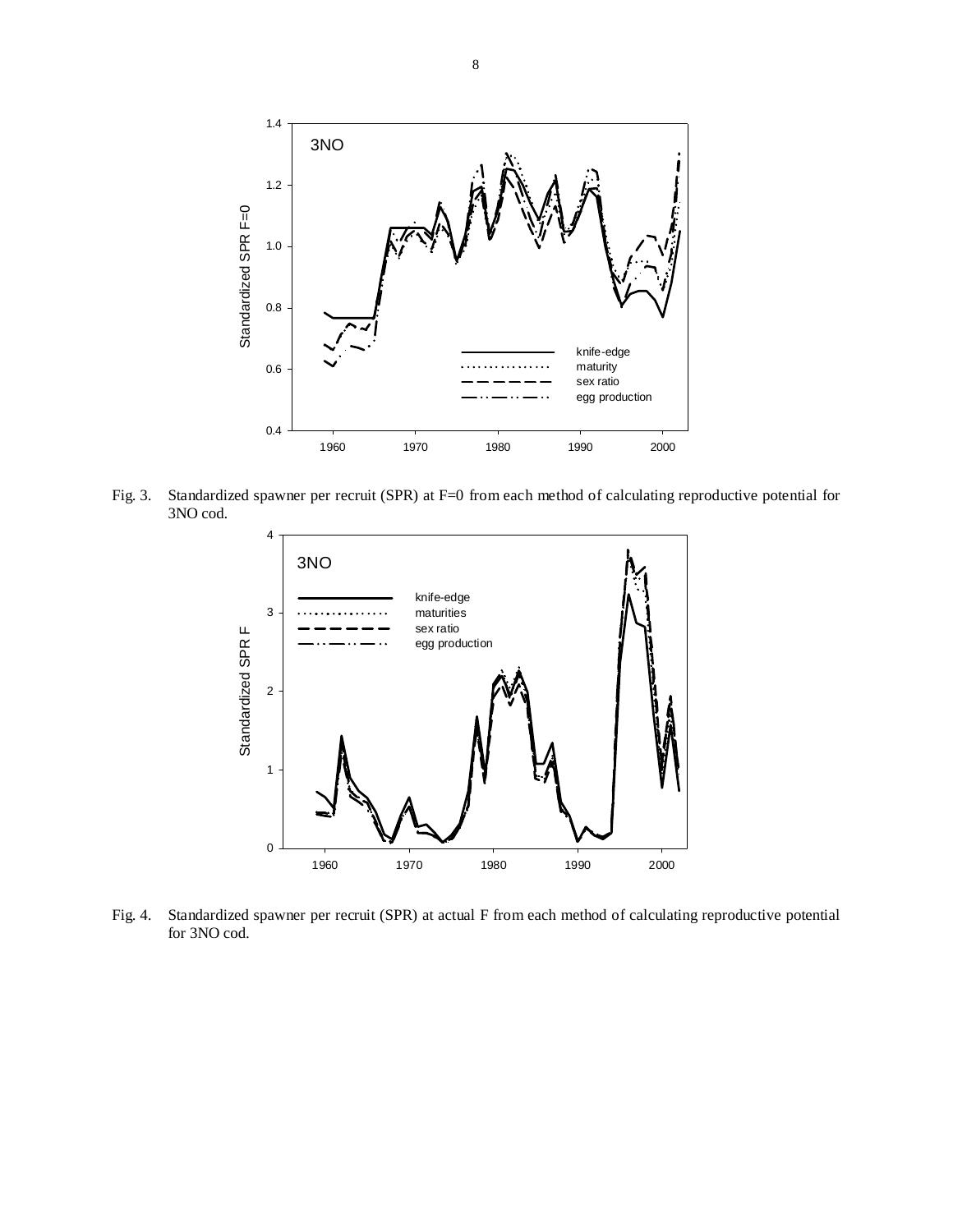

Fig. 5. Example of setting  $B_{\text{lim}}$  using different indices of reproductive potential. The percentage that the current stock size is of  $B_{\text{lim}}$  is given for each index of RP.